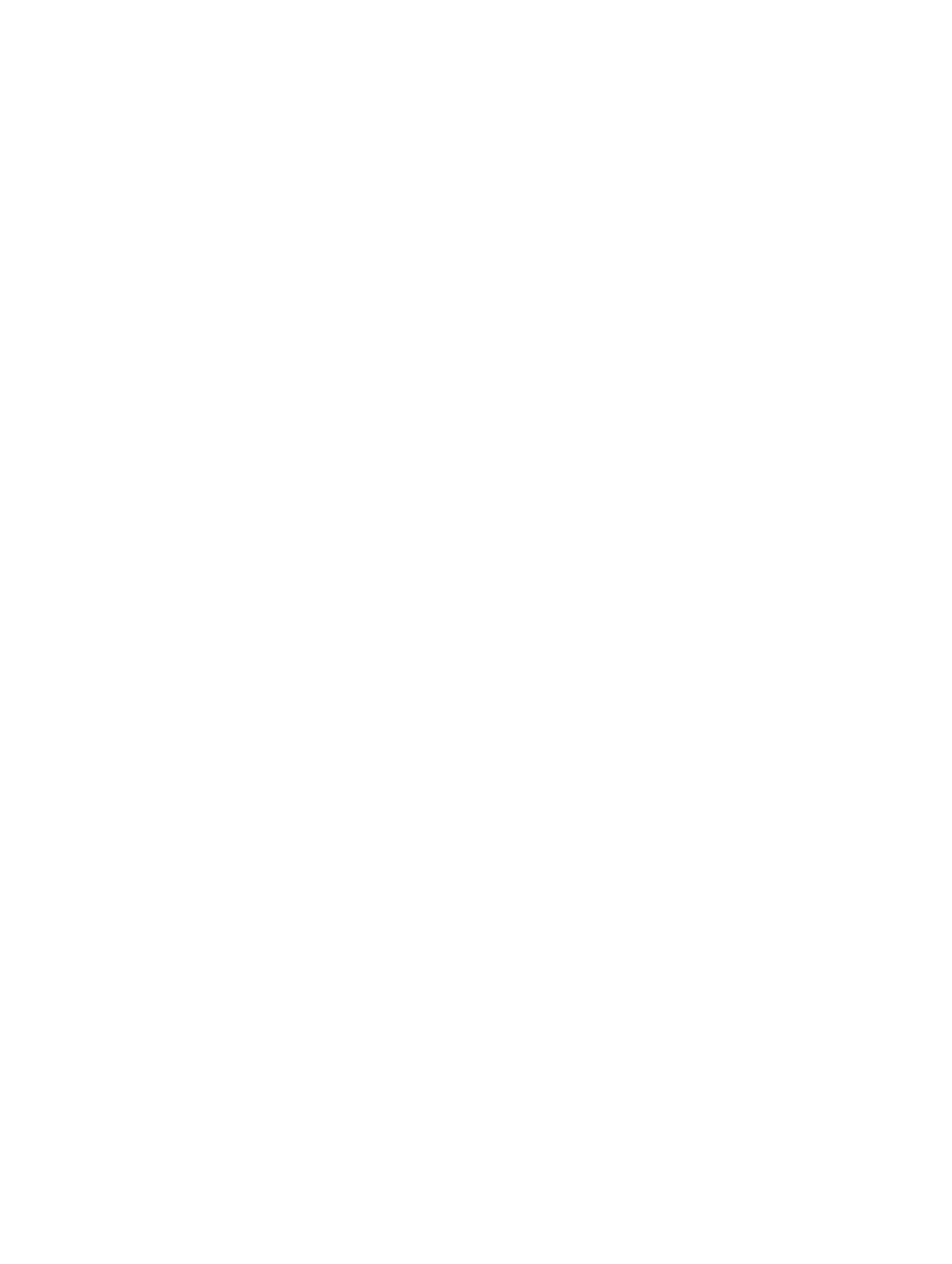

**Understanding Harrison Assessments**

This introduction enables you to better understand how to get the most from your Harrison Reports. The highlighted items are key terms and phrases.

### **Your Role, Interactions, and Current Issues**

Before reviewing your Harrison Reports, reflect on the following and write down some brief answers:

**Your Role:** What are your key responsibilities? (For example: Managing others' performance, formulating strategies, innovating, implementing, or selling).

**Your Interactions:** What types of interactions do you have with others? (For example: brainstorming, holding others' accountable, influencing ideas, making collaborative decisions, providing clarity around objectives or priorities, or responding to others' needs).

**Current Issues:** Which of your responsibilities do you think are going well? What aspects of your job do you find most challenging? What do you want to improve?

The above issues provide a context for better understanding your reports.

## **What Harrison Measures**

Harrison measures behavioral tendencies, interests, and preferences. We don't put people in boxes with labels like general personality assessments do. The purpose is to help you navigate your career by identifying your key strengths, best roles, and ways to further your success.

### **Enjoyment Performance Theory**



When we enjoy a task or behavior, we tend to do it more often and get better at it.

This elicits positive feedback or a sense of satisfaction, which reinforces enjoyment and tendency. The cycle repeats.

When we don't enjoy a task or behavior, we tend to avoid it and we don't get better at it.

This elicits negative feedback or a sense of dissatisfaction, which reinforces dislike and avoidance. The cycle repeats.

### **Focus on Trait Definitions**

Trait names appearing on the reports have a definition next to it. Focus on the definition because the meaning can often be misinterpreted. What is measured is the definition, not the trait name. For example, Harrison's definition for Assertive is "the tendency to put forth one's own wants and needs". It does not mean being pushy or aggressive.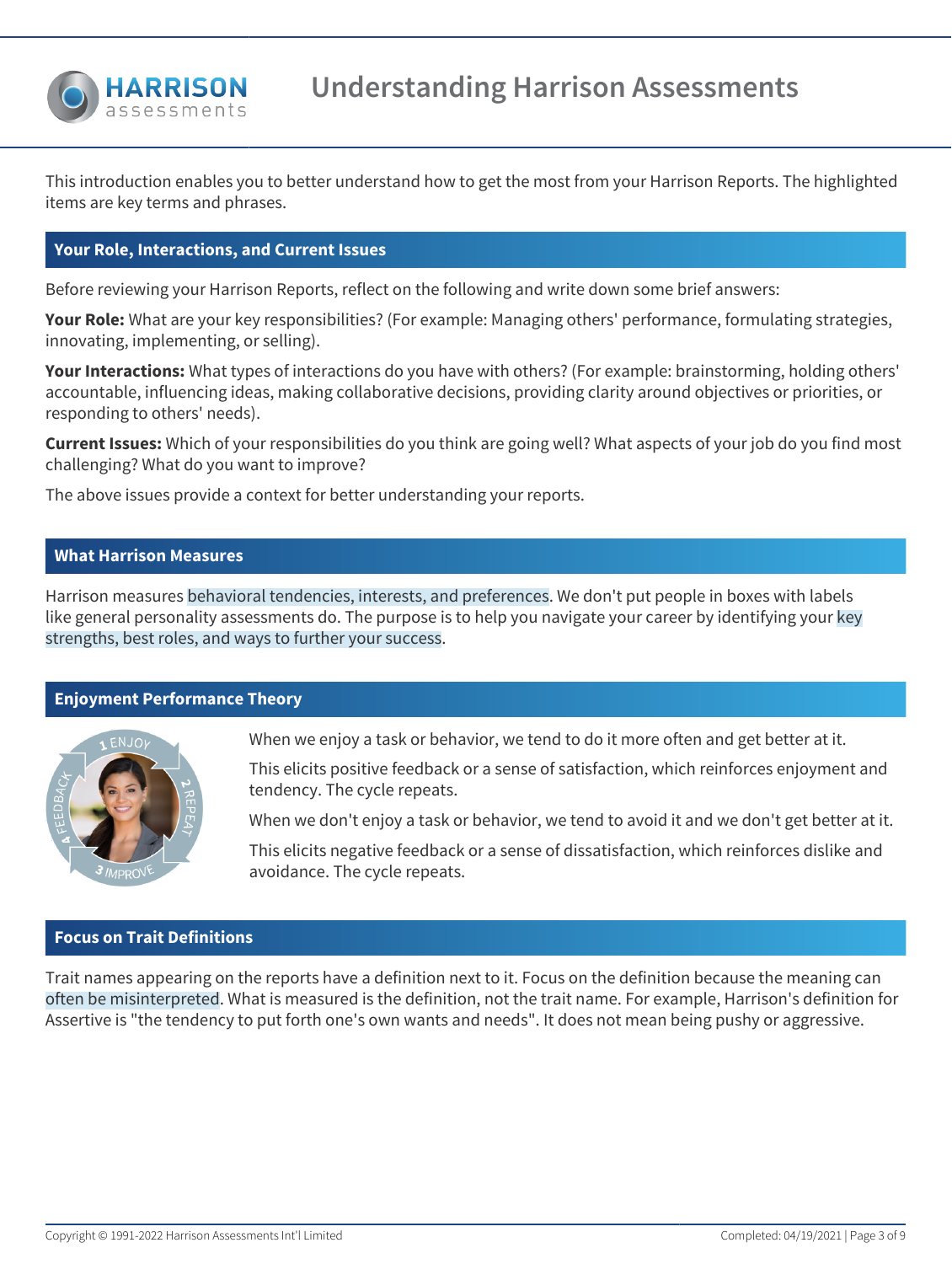

# **The Harrison Measurement Scale**

Traits are measured on a 2 to 10 scale with your strongest preference and tendency being 10 and your lowest preference and tendency being 2. A score of 6 is the midpoint in which you neither like or dislike that factor. The intensity of the preference/tendency starts from 6 (the midpoint) and accelerates in both directions. A score above 9 indicates an extremely strong preference/tendency and a score below 3 indicates an extremely strong preference not to do it.



# **Reliability**

How do we know your answers on the questionnaire are reliable? The Harrison technology compares your answers to determine reliability. Your reliability percentage is 99.2 indicating that your answers were truthful, self-aware, and you were paying attention.

### **Highlighted Traits Relate to Your Job**

On some reports, factors have highlights indicating a specific job was selected when running the report. If the trait has a green highlight, a high score (the higher the better) is likely to contribute to job satisfaction and success for that job. If the trait has a blue highlight, a lack of that trait (a score of less than 5) could hinder your satisfaction and success for that job.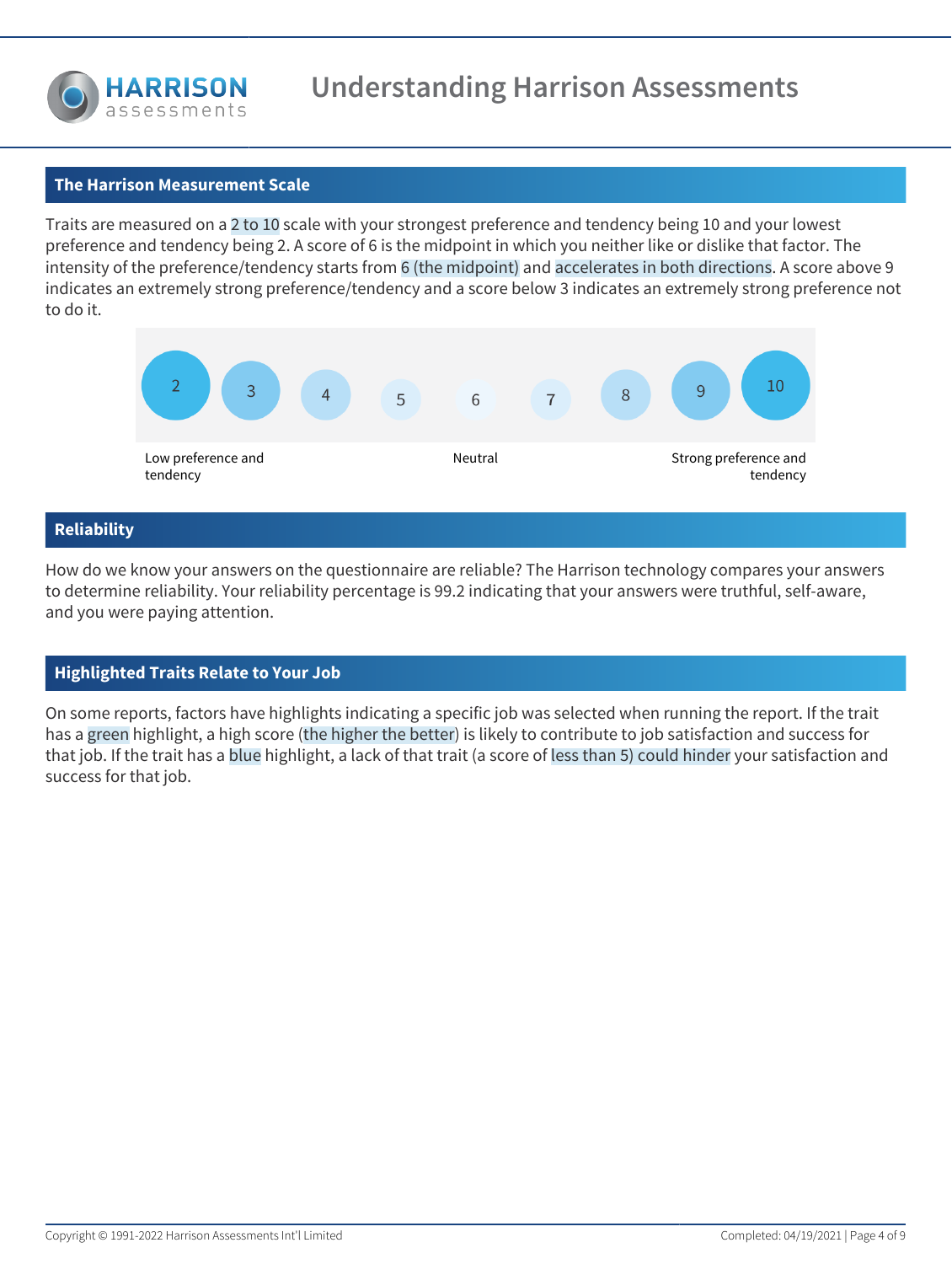

**Report for ID: DEMO1**

#### **REPORT FOR** ID: DEMO1

**DATE OF COMPLETION** 04/19/2021

#### **RELIABILITY - 99.2%**

Answers were very likely accurate and truthful

**ORGANIZATION** Comfort Career Connections



**Introduction**

This report lists your preferences and tendencies. Pay special attention to the factors at the top and bottom of each section. The top factors give you the most satisfaction and the bottom factors give you the least satisfaction.

Trait names appear in the left column. To the right of each trait is your score and the trait definition. The Harrison measures the trait definition, NOT the trait name which can easily be misinterpreted.

Traits with an asterisk indicate you may have had some confusion related to that factor when answering the questionnaire. A double asterisk indicates a lot of confusion.

**Traits**

The traits are listed in order of your preference and they are divided into sections.

The first section, Life Themes, shows your top 5 traits which reflect your highest values and preferences. These have the greatest influence on your life. If these traits are utilized in your job, it can increase your job satisfaction. Do they resonate with you? Do you get an opportunity to use these in your current job?

The last section are traits you least enjoy and probably prefer not to do. If these traits are utilized in your job, it will decrease your job satisfaction. Are any of these called upon in your current job? If so, how do you feel when they are required?

**Life Themes** - ID: DEMO1's life themes, highest values, key potential strengths

| <b>Trait</b>     | Score | <b>Description</b>                                                                           |
|------------------|-------|----------------------------------------------------------------------------------------------|
| Helpful          | 9.9   | The tendency to respond to others' needs and assist or support others to achieve their goals |
| Warmth / empathy | 9.9   | The tendency to express positive feelings and affinity toward others                         |
| Wants Autonomy   | 9.6   | The desire to have freedom or independence from authority                                    |
| Optimistic       | 9.5   | The tendency to believe the future will be positive                                          |
| Wants Challenge  | 9.4   | The willingness to attempt difficult tasks or goals                                          |

#### **Strengths and Preferred Focus** - ID: DEMO1's potential strength and preferred focus

| <b>Trait</b>                  | <b>Score</b> | <b>Description</b>                                                                                      |
|-------------------------------|--------------|---------------------------------------------------------------------------------------------------------|
| Outgoing                      | 9.2          | The tendency to be socially extroverted and the enjoyment of meeting new people                         |
| Risking                       | 9.2          | The tendency to feel comfortable with business ventures that involve uncertainty                        |
| Wants To Lead                 | 9.2          | The desire to be in a position to direct or guide others                                                |
| Cause Motivated               | 9.1          | The tendency to be motivated to help society                                                            |
| Self-Motivated                | 9.0          | The drive to achieve including taking initiative, wanting challenge, and being enthusiastic about goals |
| Takes Initiative              | 8.7          | The tendency to perceive what is necessary to be accomplished and to proceed on one's own               |
| Authoritative                 | 8.6          | The desire for decision-making authority and the willingness to accept decision-making responsibility   |
| Persistent                    | 8.6          | The tendency to be tenacious despite encountering significant obstacles                                 |
| Diplomatic                    | 8.6          | The tendency to state things in a tactful manner                                                        |
| Open / reflective             | 8.2          | The tendency to reflect on many different viewpoints                                                    |
| Enthusiastic                  | 8.2          | The tendency to be eager and excited toward one's own goals                                             |
| Influencing                   | 8.1          | The tendency to try to persuade others                                                                  |
| <b>Tolerance Of Bluntness</b> | 7.8          | The level of comfort related to receiving abrupt or frank communications from others                    |
| Tempo                         | 7.7          | The enjoyment of work that needs to be done quickly                                                     |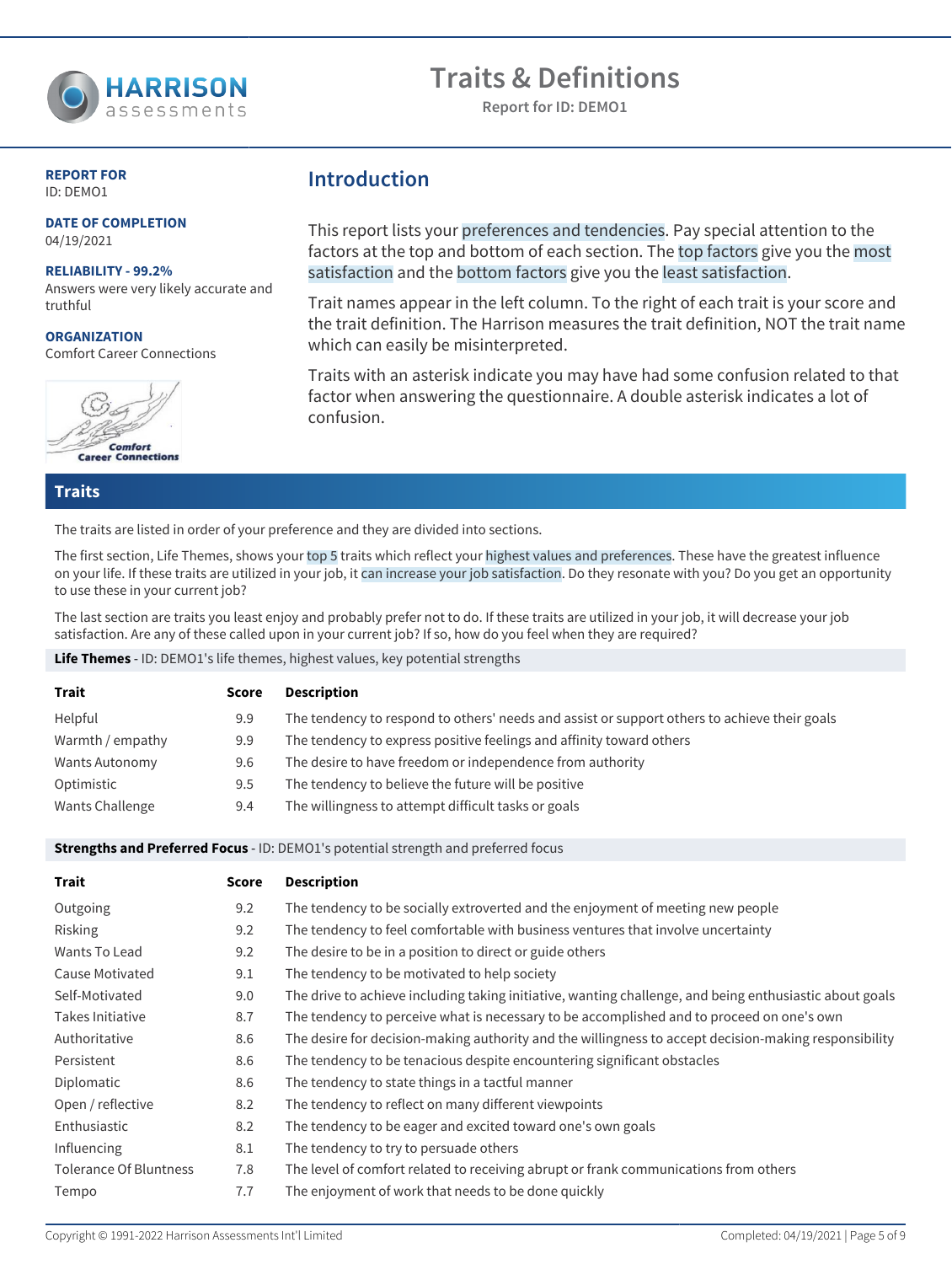

**Report for ID: DEMO1**

| <b>Strengths and Preferred Focus</b> - ID: DEMO1's potential strength and preferred focus |                                                                                                    |                                                                                                |  |
|-------------------------------------------------------------------------------------------|----------------------------------------------------------------------------------------------------|------------------------------------------------------------------------------------------------|--|
| Trait                                                                                     | <b>Score</b>                                                                                       | <b>Description</b>                                                                             |  |
| Flexible                                                                                  | 7.7                                                                                                | The tendency to easily adapt to change                                                         |  |
| Analytical                                                                                | 7.5                                                                                                | The tendency to logically examine facts and situations (not necessarily analytical ability)    |  |
|                                                                                           |                                                                                                    | Acceptable Areas - ID: DEMO1's moderate strengths and preferences                              |  |
| Trait                                                                                     | <b>Score</b>                                                                                       | <b>Description</b>                                                                             |  |
| <b>Wants Recognition</b>                                                                  | 7.3                                                                                                | The desire for positive acknowledgement (from others) related to one's abilities and strengths |  |
| Frank                                                                                     | 7.1                                                                                                | The tendency to be straightforward, direct, to the point, and forthright                       |  |
| Self-Acceptance                                                                           | 7.0                                                                                                | The tendency to like oneself ("I'm O.K. the way I am")                                         |  |
| Certain                                                                                   | 6.8                                                                                                | The tendency to feel confident in one's opinions                                               |  |
| <b>Wants Frankness</b>                                                                    | 6.8                                                                                                | The desire for others to be direct, straightforward, and to the point                          |  |
| Intuitive                                                                                 | 6.6                                                                                                | The tendency to use hunches to help make decisions (not necessarily intuitive capabilities)    |  |
| Self-Improvement                                                                          | 6.6                                                                                                | The tendency to attempt to develop or better oneself                                           |  |
| Experimenting                                                                             | 6.4                                                                                                | The tendency to try new things and new ways of doing things                                    |  |
| Wants Stable Career                                                                       | 5.6                                                                                                | The desire for long-term or permanent employment                                               |  |
|                                                                                           | Willing to do - Areas in which ID: DEMO1 is willing if not required a large percentage of the time |                                                                                                |  |

| Trait                        | <b>Score</b> | <b>Description</b>                                                                             |
|------------------------------|--------------|------------------------------------------------------------------------------------------------|
| Wants High Pay               | 5.4          | The desire to earn greater remuneration                                                        |
| <b>Comfort With Conflict</b> | 5.4          | The tendency to be comfortable with confrontation or strife                                    |
| Relaxed                      | 5.2          | The tendency to feel at ease or calm while working                                             |
| <b>Enlists Cooperation</b>   | 5.0          | The tendency to invite others to participate in or join an effort                              |
| Assertive                    | 4.9          | The tendency to put forward personal wants and needs                                           |
| Collaborative                | 4.7          | The tendency to collaborate with others when making decisions                                  |
| Planning                     | 4.7          | The tendency to formulate ideas related to the steps and process of accomplishing an objective |
| Wants Capable Leader         | 4.5          | The desire to have a leader one perceives to be capable                                        |
| Manages Stress Well          | 4.5          | The tendency to deal effectively with strain and difficulty when it occurs                     |
| <b>Wants Diplomacy</b>       | 4.3          | The desire for others to be tactful                                                            |
| Systematic                   | 4.1          | The enjoyment of tasks that require carefully or methodically thinking through steps           |
| Organized                    | 3.9          | The tendency to place and maintain order in an environment or situation                        |
| Analyzes Pitfalls            | 3.8          | The tendency to scrutinize potential difficulties related to a plan or strategy                |

### **Prefer Not to Do It** - ID: DEMO1 would prefer to be doing other things than these

| Trait                  | Score | Description                                                                         |
|------------------------|-------|-------------------------------------------------------------------------------------|
| Tolerance Of Structure | 3.3   | The tolerance of following rules, schedules, and procedures created by someone else |
| Enforcing              |       | The tendency to insist upon necessary rules being followed                          |

#### **Strongly Prefer Not to Do It** - ID: DEMO1 strongly would prefer to be doing other things than these

| Trait   | Score | Description                                                                            |
|---------|-------|----------------------------------------------------------------------------------------|
| Precise |       | The enjoyment of work that requires being exact and the tendency to be detail oriented |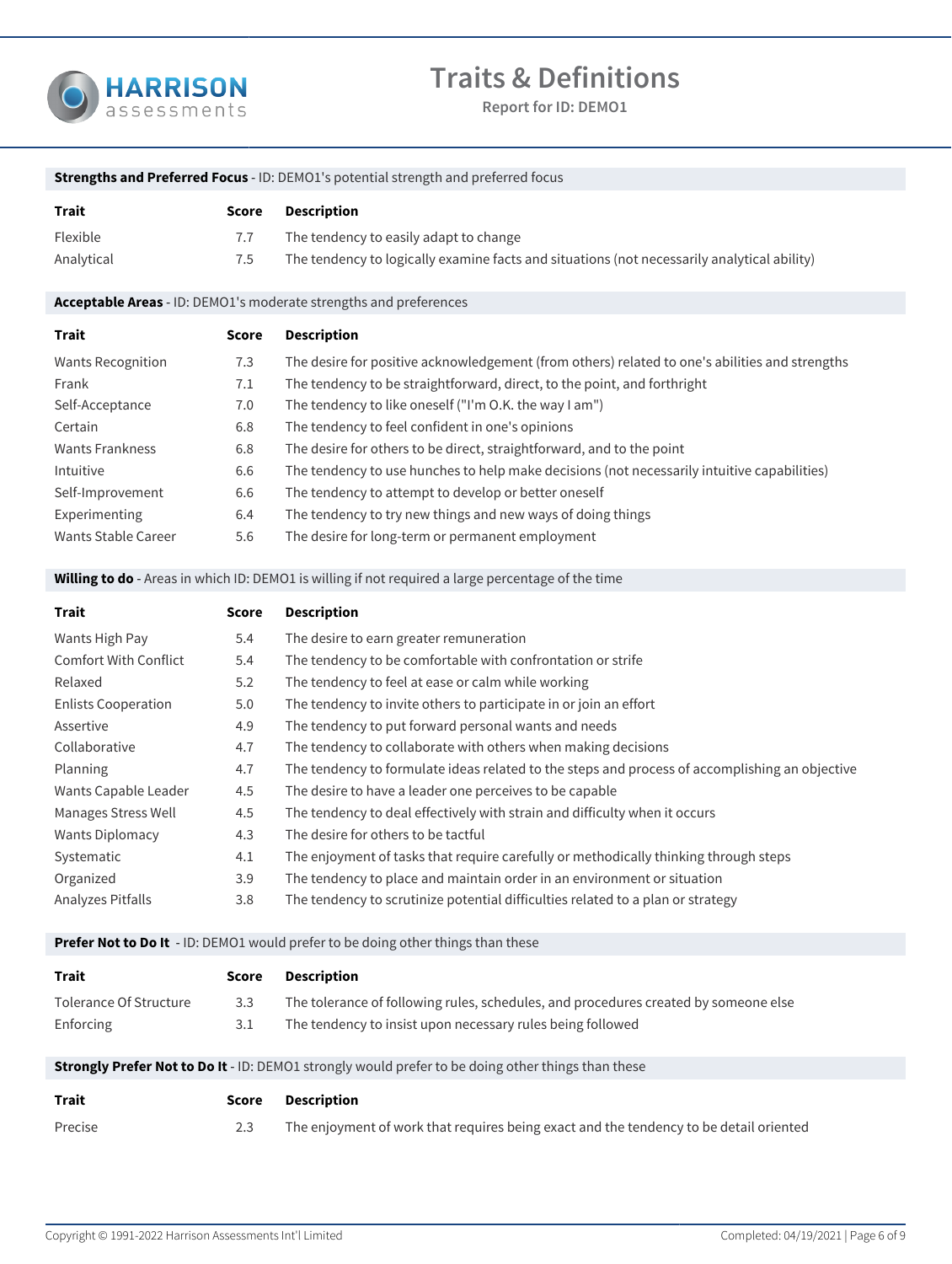

**Report for ID: DEMO1**

# **Employment Expectations**

This section reflects your employment expectations. Ideally, your top 5 expectations are at least in the process of being met. Reflect on your level of fulfilment for each of those top 5 expectations. These issues provide an important framework for a discussion with your manager.

| <b>Employment</b><br><b>Expectations</b> | <b>Score</b> | <b>Description</b>                                                                         |
|------------------------------------------|--------------|--------------------------------------------------------------------------------------------|
| <b>Wants Social</b><br>Opportunities     | 10.0         | The desire to have a workplace that enables one to meet and interact with others           |
| Wants Development                        | 9.0          | The desire to have work opportunities to learn new skills or increase abilities            |
| Wants Opinions Valued                    | 8.0          | The desire to have an employer who listens and gives importance to one's views             |
| Wants Personal Help                      | 7.0          | The desire to receive some form of employer support related to one's personal difficulties |
| Wants Work/Life Balance                  | 6.0          | The desire to have sufficient time away from work for rest, enjoyment, or family           |
| <b>Wants Appreciation</b>                | 5.0          | The desire to have an employer who expresses appreciation for one's work                   |
| Wants To Be Informed                     | 4.0          | The desire to have an employer who freely shares information related to one's work or job  |
| Wants Advancement                        | 3.0          | The desire to have work opportunities to expand one's career or responsibilities           |
| Wants Quick Pay<br>Increases             | 2.0          | The desire to have an employer who offers relatively frequent pay increases                |
| Wants Flexible Work<br>Time              | 1.0          | The desire to have flexible working hours or holiday schedules                             |

# **Task Preferences**

This section displays your preference levels related to a range of tasks. Your job satisfaction will be increased if your job involves tasks with scores of 8 or above. Your job satisfaction will be decreased if your job involves tasks with scores of less than 4. Hopefully your job doesn't frequently require these.

| <b>Task Preference</b> | Score   | <b>Description</b>                                                                              |
|------------------------|---------|-------------------------------------------------------------------------------------------------|
| Numerical              | 8.0     | The enjoyment of counting, calculating, or analyzing quantities using mathematics               |
| Computers              | 6.6     | The enjoyment of working with electronic machines that calculate, store, or analyze information |
| <b>Public Speaking</b> | 6.5     | The enjoyment of presenting or articulating information to groups of people                     |
| Teaching               | 5.8     | The enjoyment of instructing, training, or educating others                                     |
| Manual Work            | 5.7     | The enjoyment of work that involves using one's hands                                           |
| Artistic               | 5.4     | The enjoyment of making things look beautiful or attractive                                     |
| <b>Driving</b>         | 4.0     | The enjoyment of operating a motor vehicle                                                      |
| Research / learning    | 3.4     | The enjoyment of gathering and comprehending new information                                    |
| Building / making      | 3.0     | The enjoyment of constructing or putting together anything                                      |
| Mechanical             | 2.8     | The enjoyment of work that involves fixing or repairing something                               |
| Physical Work          | 2.5     | The enjoyment of work that involves substantial bodily effort                                   |
| Clerical               | $2.5\,$ | The enjoyment of tasks such as typing or filing or organizing information                       |

# **Interests**

This section lists your interests in order. You will have more passion and enjoyment for your job if it involves interests with score of 8 or above. If your job involves interests with scores below 4, it is likely to hinder your work passion.

| <b>Interest</b><br>Score |                                                                                                    |
|--------------------------|----------------------------------------------------------------------------------------------------|
| Animals                  | The interest in working with mammals, birds, reptiles, or fish                                     |
| Food                     |                                                                                                    |
| Psychology               | The interest in human mental functions including mannerisms, actions, attitudes, and abilities     |
| Electronics              | The interest in designing, assembling, repairing, or operating automated or computerized equipment |
|                          |                                                                                                    |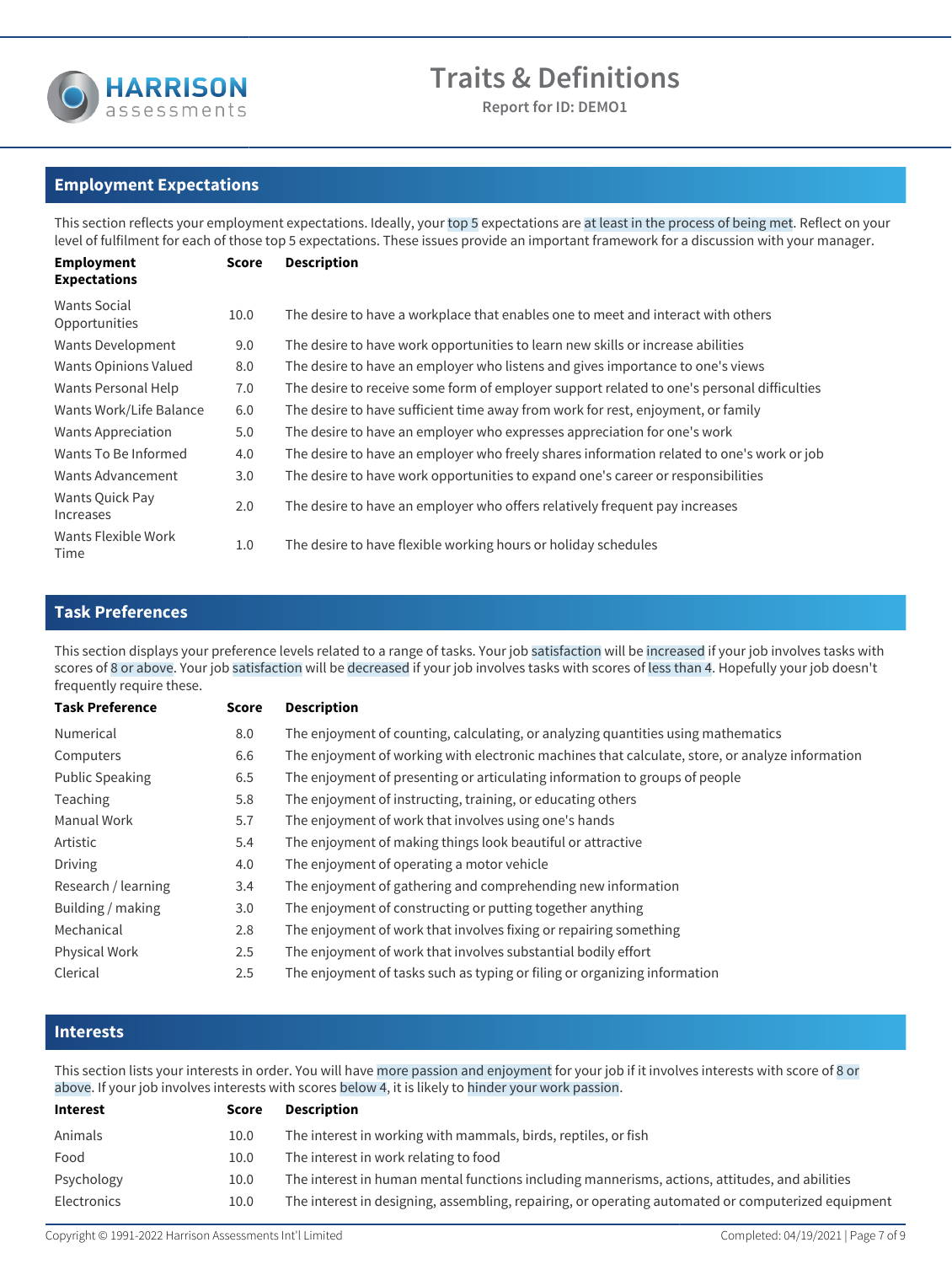

**Report for ID: DEMO1**

| <b>Interest</b>         | <b>Score</b> | <b>Description</b>                                                                                           |
|-------------------------|--------------|--------------------------------------------------------------------------------------------------------------|
| Computer Hardware       | 8.0          | The interest in the physical elements that constitute a computer system                                      |
| Computer Software       | 8.0          | The interest in the non-tangible program components (i.e. software) of computers                             |
| Entertainment           | 8.0          | The interest in activity that holds the attention and interest of an audience                                |
| Plants                  | 8.0          | The interest in shrubs, gardening, botany, trees, or farming                                                 |
| Finance / business      | 7.0          | The interest in commerce or fiscal management                                                                |
| Science                 | 6.0          | The interest in any body of knowledge that uses a systematic method for achieving knowledge                  |
| <b>Physical Science</b> | 6.0          | The interest in the physics and chemistry of nature                                                          |
| Manufacturing           | 5.0          | The interest in the production of products using labor, machines, or chemicals                               |
| Selling                 | 5.0          | The interest in convincing or influencing others to purchase a product or service                            |
| Legal Matters           | 4.0          | The interest in rules created by social institutions to govern society and business                          |
| <b>Biology</b>          | 3.0          | The interest in the structure, function, growth, evolution, distribution, or taxonomy of living<br>organisms |
| Writing / language      | 2.0          | The interest in work that involves formulating words to convey meaning (i.e., journalism or translator)      |
| Health / medicine       | 2.0          | The interest in health or medicine                                                                           |
| Children                | 2.0          | The interest in working with children                                                                        |
| <b>Medical Science</b>  | 2.0          | The interest in at least one of the applied sciences related to healthcare                                   |
| Sports                  | 2.0          | The interest in work that involves sports                                                                    |
| Travel                  | 2.0          | The interest in work that involves frequently taking a journey                                               |

# **Work Environment Preferences**

This section lists work environment preferences. If your job requires being in a work environment related to factors in which you score 8 or above, it will contribute to your comfort level. If your job requires being in a work environment related to factors in which you score 4 or below, it will make your work environment less comfortable.

| <b>Work Environment</b><br>Preference | Score | <b>Description</b>                                                                                    |
|---------------------------------------|-------|-------------------------------------------------------------------------------------------------------|
| Pressure Tolerance                    | 9.7   | The level of comfort related to working under deadlines and busy schedules                            |
| <b>Public Contact</b>                 | 7.2   | The level of comfort interacting with a wide range of people representative of general society        |
| Sitting                               | 6.1   | The tolerance of sitting for long periods in which there is no opportunity to stand or walk around    |
| Team                                  | 4.5   | The enjoyment of working closely in a co-operative team effort (not necessarily the ability to do so) |
| <b>Noise</b>                          | 3.7   | The tolerance of working in an environment that has loud or continuous sounds                         |
| <b>Standing</b>                       | 3.1   | The tolerance of standing in one place for long periods (no opportunity to sit or walk around)        |
| Outdoors                              | 2.3   | The desire to work in an outside environment                                                          |
| Repetition                            | 2.1   | The tolerance of monotonous work: a single activity repeated over and over (e.g. assembly line)       |

# **Behavioral Competencies**

Behavioral Competencies are something we are able to do and tend to do. These are composed of multiple traits. If your job requires behavioral competencies in which you have a score of 8 or above, you are more likely to enjoy the job. If it requires behavioral competencies in which you score below 5, it is likely to hinder your work satisfaction.

| <b>Behavioral Competency</b> | Score | <b>Description</b>                                                                                                                                                                             |
|------------------------------|-------|------------------------------------------------------------------------------------------------------------------------------------------------------------------------------------------------|
| Handles Autonomy             | 9.3   | The tendency to have the motivation and self-reliance necessary for a significant amount of<br>independence from immediate supervision (does not indicate the necessary job related knowledge) |
| <b>Provides Direction</b>    | 9.0   | The tendency to provide others with clear direction or guidance                                                                                                                                |
| People Oriented              | 8.7   | The tendency to positively interact with others                                                                                                                                                |
| <b>Handles Conflict</b>      | 8.7   | The tendency to skillfully face discord or strife, and the interpersonal skills necessary to deal with it<br>effectively                                                                       |